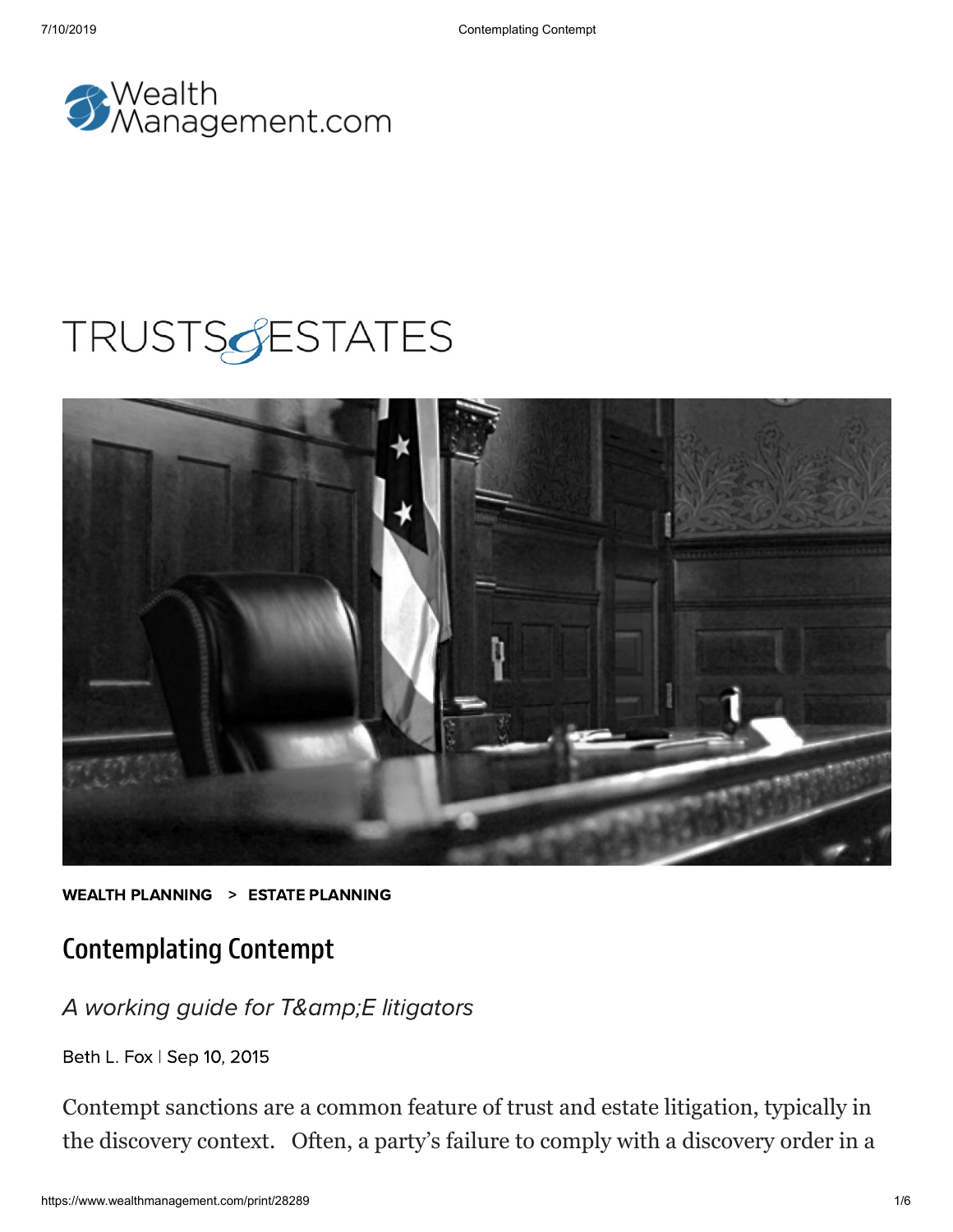timely fashion triggers the threat or imposition of contempt sanctions. Unfortunately, even skilled attorneys (and judges) struggle with categorizing those sanctions and combining the elusive terms "direct," "indirect," "criminal" and "civil" into meaningful labels. More than mere academic semantics, those terms trigger procedural technicalities *and tactical possibilities* and offer distinct advantages to the litigator aware of their nuances. A working understanding of contempt basics is in the best interest of every T&E litigator – both in terms of effectively arguing for contempt sanctions to be imposed on the other party and neutralizing threatened contempt sanctions.

For example, in *Bank One Trust Co., N.A. v. Scherer*, a beneficiary failed to comply with court-ordered discovery while litigating a final accounting.<sup>1</sup> In response, the trustee sought to compel discovery, and the probate court ordered that continued non-compliance past a set date would result in civil contempt and a \$250 daily fine. The beneficiary's non-cooperativeness continued, and the court imposed sanctions of \$74,750 in past daily accrued fines in favor of the trustee, as well as a continued \$250 fine for each day the judgment remained unpaid.

On appeal, the appellate division upheld the sanctions as indirect criminal contempt sanctions, seemingly glossing over the distinction between civil and criminal contempt and the differing requirements ("Nevertheless, it is not necessary for this court to determine conclusively whether the contempt was civil or criminal... In the situation before us, while the trial court's judgment is not entirely clear, the purpose appears to be punitive…. As indicated above, a trial court's decision to impose discovery sanctions will not be disturbed on appeal absent an abuse of discretion.")

Theoretically, if the beneficiary's attorney had been well-versed in contempt protocol, he could have argued more effectively that the beneficiary was deprived of the heightened due process requirements of criminal contempt, and the court may not have upheld the contempt charges.<sup>2</sup>

### **Categories of Contempt**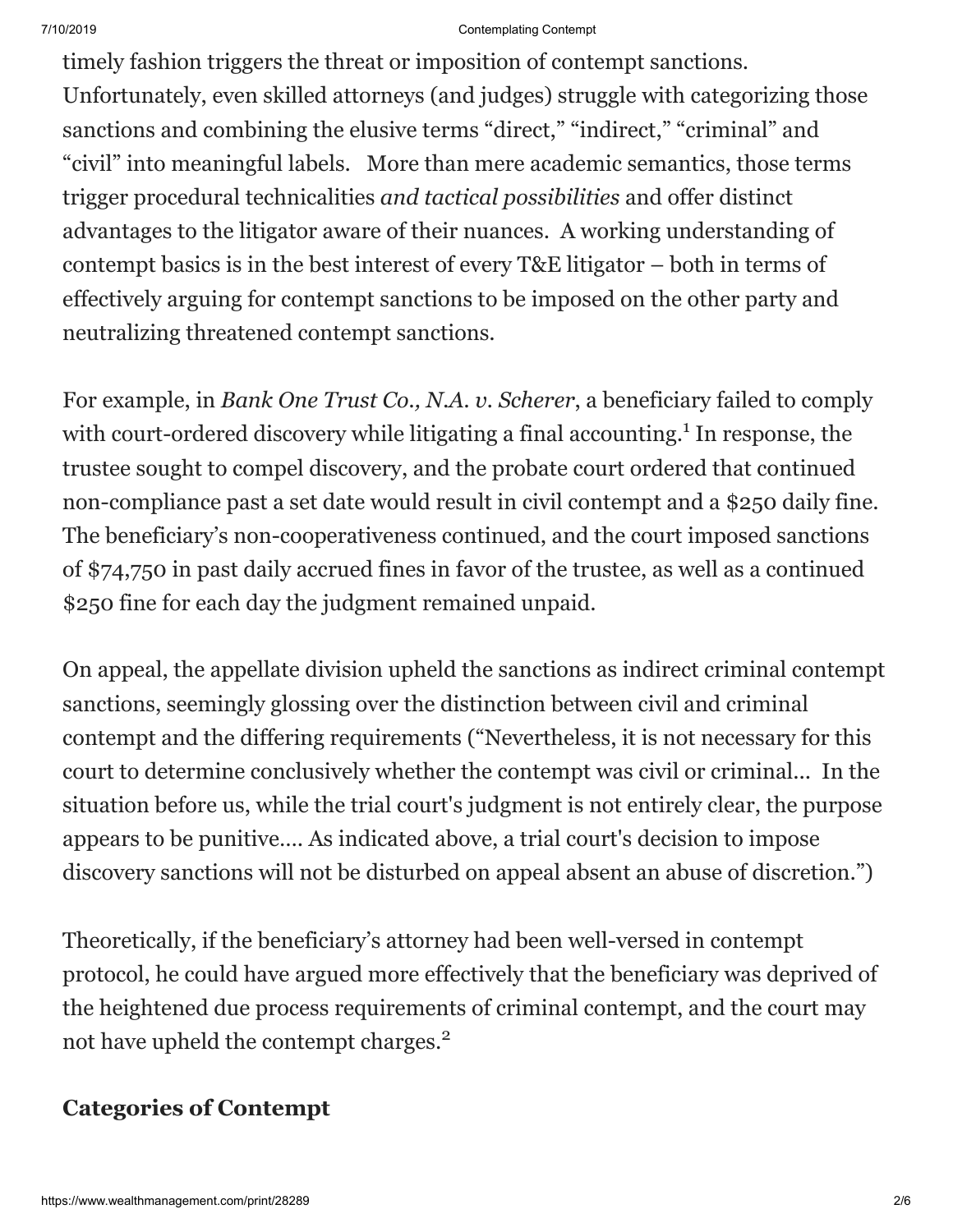Contempt sanctions can be subdivided in two ways. First, contempt proceedings can be categorized as criminal or civil, depending on whether the sanction imposed is intended to retrospectively punish or prospectively coerce. In criminal contempt proceedings, the proceedings are intended to punish the contemnor for past misdeeds; therefore, once imposed, the contemnor can do nothing but bear the consequences. In contrast, because civil contempt proceedings seek to coerce compliance with a previous court order, the civil contemnor can avoid the imposition of further sanctions by simply taking the required action.

Second, contempt sanctions can be categorized as direct, if the contemptuous act occurred in the actual or constructive presence of the judge, or indirect, if the contemptuous act occurred outside court. Accordingly, civil contempt may be direct or indirect and, likewise, criminal contempt may be direct or indirect.

### **Direct Criminal Contempt**

Due process rights are curtailed in direct criminal contempt cases because the judge has personal knowledge of all the elements of the contumacious conduct, and immediate punishment is necessary to maintain either public respect for the judiciary or the efficient administration of justice. Direct criminal contempt proceedings are summary in nature: the trial judge is the trier of fact, no formal charge is required and the court isn't required to state that the contemnor is guilty beyond a reasonable doubt. Immediate punishment may be imposed; and unlike other criminal cases, indigent defendants aren't entitled to state-appointed counsel. If the sanction is incarceration, it must be finite. Direct criminal contempt is always a last resort because summary punishment is regarded with disfavor.

## Indirect Criminal Contempt

Contempt proceedings intended to retrospectively punish contemptuous conduct outside of the court's presence are categorized as indirect criminal contempt. Because judges don't have personal knowledge of all the relevant facts in these cases, evidence must be presented to prove the facts necessary to support a finding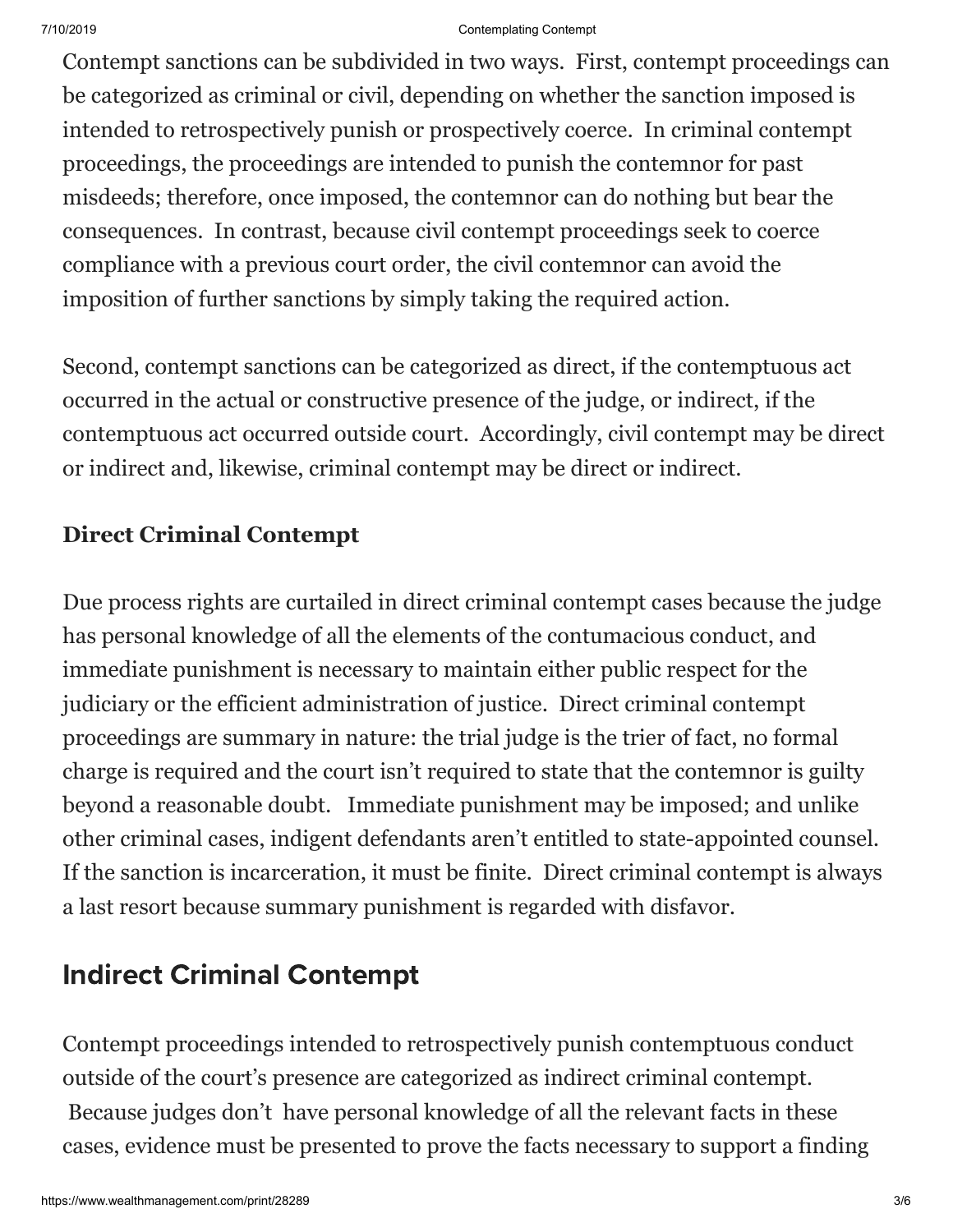of indirect contempt. The state's attorney, court-appointed amicus curie or a litigant's counsel can prosecute indirect criminal contempt. The alleged contemnor can be required to bear the reasonable costs and attorneys' fees of the contempt proceeding as part of the criminal contempt penalties. No statutes of limitations apply to contempt proceedings.

Indirect criminal contempt requires willful conduct by the defendant. Therefore, failing to comply with a court decree due to misfortune (beyond the defendant's control) is insufficient for to support a finding of indirect contempt.

In addition, the court's dignity, efficiency, and authority aren't at stake to the same degree when the contemptuous act is committed outside of the court's presence. Therefore, defendants in indirect criminal contempt proceedings, like defendants in any criminal prosecution (other than direct criminal contempt), are entitled to the constitutional safeguard of due process rights.

Indirect criminal contemnors are entitled to due process rights including:

- The right to counsel and to have counsel appointed if indigent;
- The right to introduce evidence on his own behalf;
- The right to be presumed innocent;
- The privilege against self-incrimination;
- The right to a public trial;
- The right to confront witnesses and cross-examine them;
- The right to appeal;

• In "serious" cases, the right to a trial by jury. Therefore, before the defendant's first appearance, the court must determine whether the indirect criminal contempt is "minor" or "serious."

### **Friendly Contempt**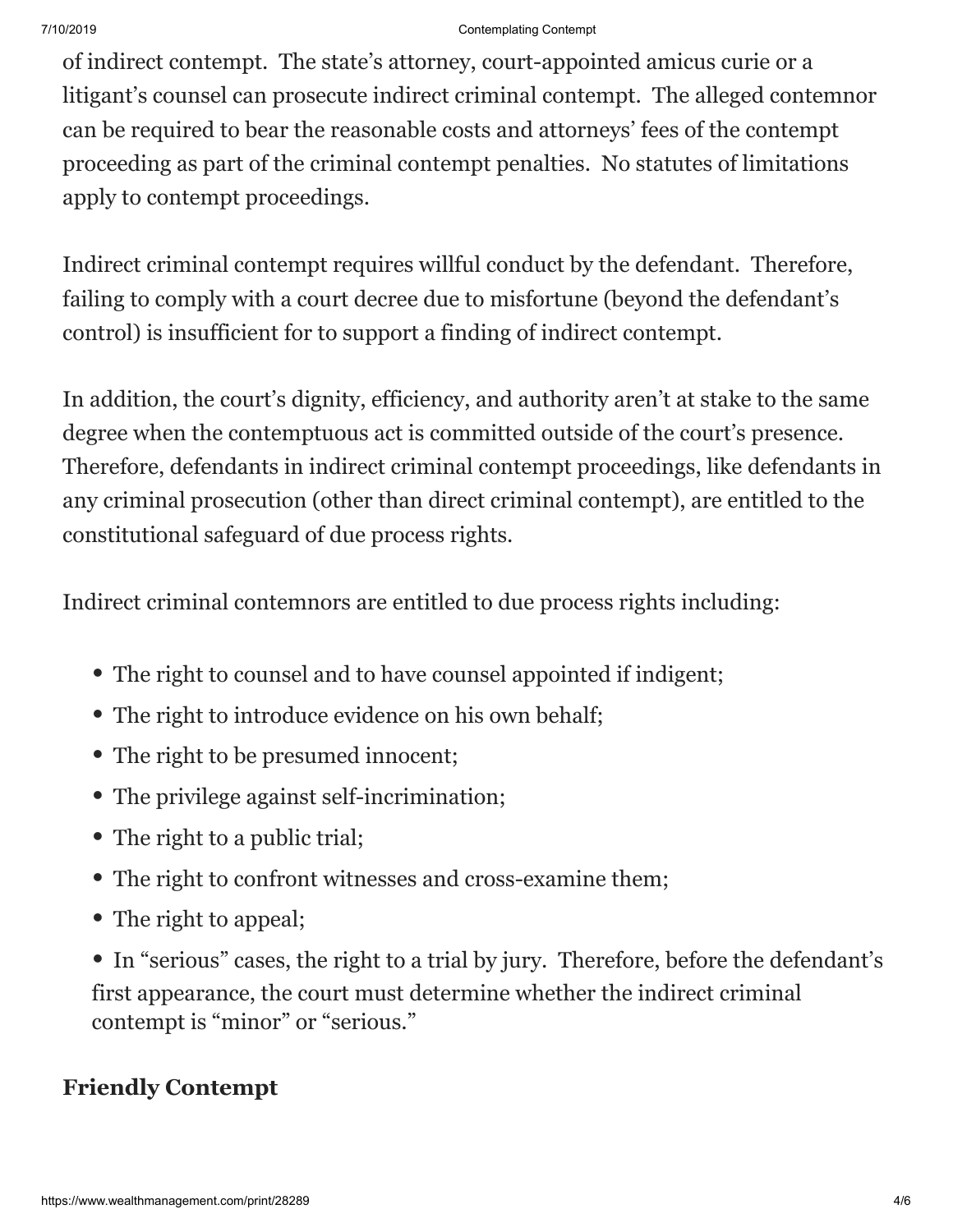In general, discovery orders aren't final and consequently aren't appealable before final judgment is issued. However, unlike discovery orders, contempt sanctions for violating a discovery order are final and therefore appealable. Thus, contempt proceedings can be used to test the propriety of discovery orders, as a court reviewing contempt sanctions can review the propriety of the underlying discovery order. Intentionally incurring contempt to secure review of a discovery order is known as "friendly contempt." If the reviewing court finds the discovery order incorrect and the non-compliance a good faith effort to secure review of the discovery order, the court can vacate the penalty.

### **Civil Contempt**

Civil contempt is inherently a coercive sanction; therefore, the sentencing order of every civil contempt proceeding must include a purging provision specifying what the contemnor is required to do to purge himself of the contempt order. Furthermore, a contemnor must be capable of doing what the court ordered and thus capable of purging the civil contempt. This notion, referred to as the "key to the jail" concept, requires a civil contempt order be vacated once the coercive purpose of the sanction expires. Therefore, civil contempt sanctions can theoretically remain active indefinitely, as long as the contemnor retains the ability to purge the order.

In a civil contempt matter, the Fourteenth Amendment's due process clause allows a state to provide fewer procedural protections than in a criminal case. For example, a civil contemnor doesn't have a constitutional right to a jury, and the burden of proving inability to pay may be placed on the defendant (hence, petition for indirect contempt is entitled, "Petition for Rule to Show Cause").

### **Endnotes**

1*. Bank One Trust Co., N.A. v. Scherer*, 176 Ohio App. 3d 694 (Ohio Ct. App., Franklin County 2008).